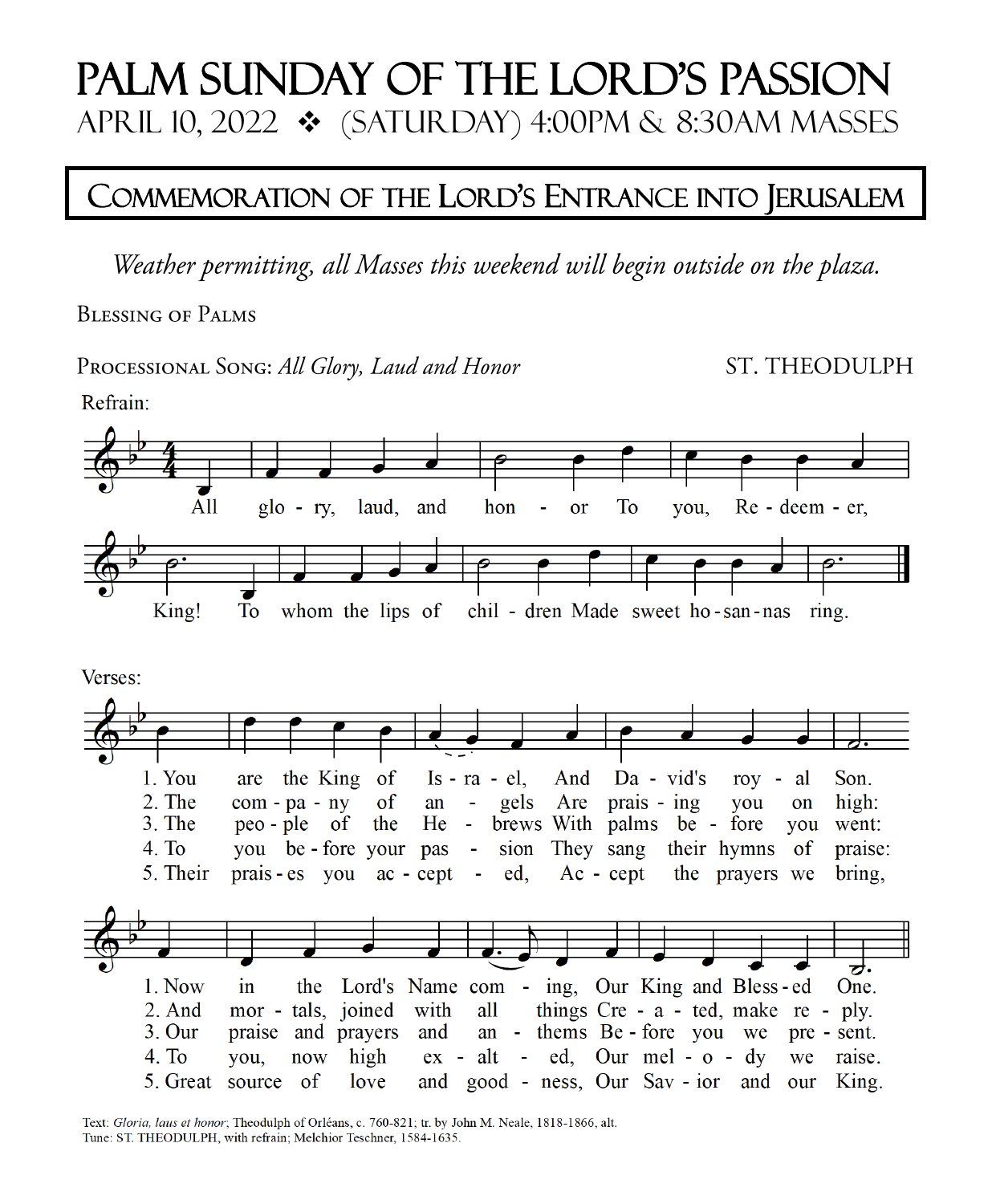### LITURGY OF THE WORD

FIRST READING:

Isaiah 50:4-7

Smith

My face I did not shield from buffets and spitting, knowing that I shall not be put to shame.

RESPONSORIAL PSALM: Psalm 22: My God, My God





Antiphon Text © 1969, 1981, 1997, International Committee on English in the Liturgy, Inc. (ICEL) Music by Timothy R. Smith, © 1996, OCP Publications, All Rights Reserved.

Psalm 22:8-9, 17-18, 19-20, 23-24

All who see me deride me; they curl their lips, they toss their heads: "He trusted in the LORD, let him save him; let him release him, for in him he delights." *R/.*

For dogs have surrounded me; a band of the wicked besets me. They tear holes in my hands and my feet; I can count every one of my bones. *R/.*

They divide my clothing among them, they cast lots for my robe. But you, O LORD, do not stay afar off; my strength, make haste to help me! *R/.*

I will tell of your name to my kin, and praise you in the midst of the assembly; "You who fear the LORD, give him praise; all descendants of Jacob, give him glory; revere him, all you descendants of Israel. *R/.*

Text: *The Revised Grail Psalms*, © 2010, Conception Abbey and The Grail, admin. by GIA Publications, Inc.

**SECOND READING:** 

Philippians 2:6-11

Luke 22:14-23:56

Christ humbled himself. Because of this God greatly exalted him.

GOSPEL ACCLAMATION: Mass of Joy and Peace

Hymnal Insert Card Page #2

**GOSPEL READING:** 

The Passion of our Lord Jesus Christ.

Alonso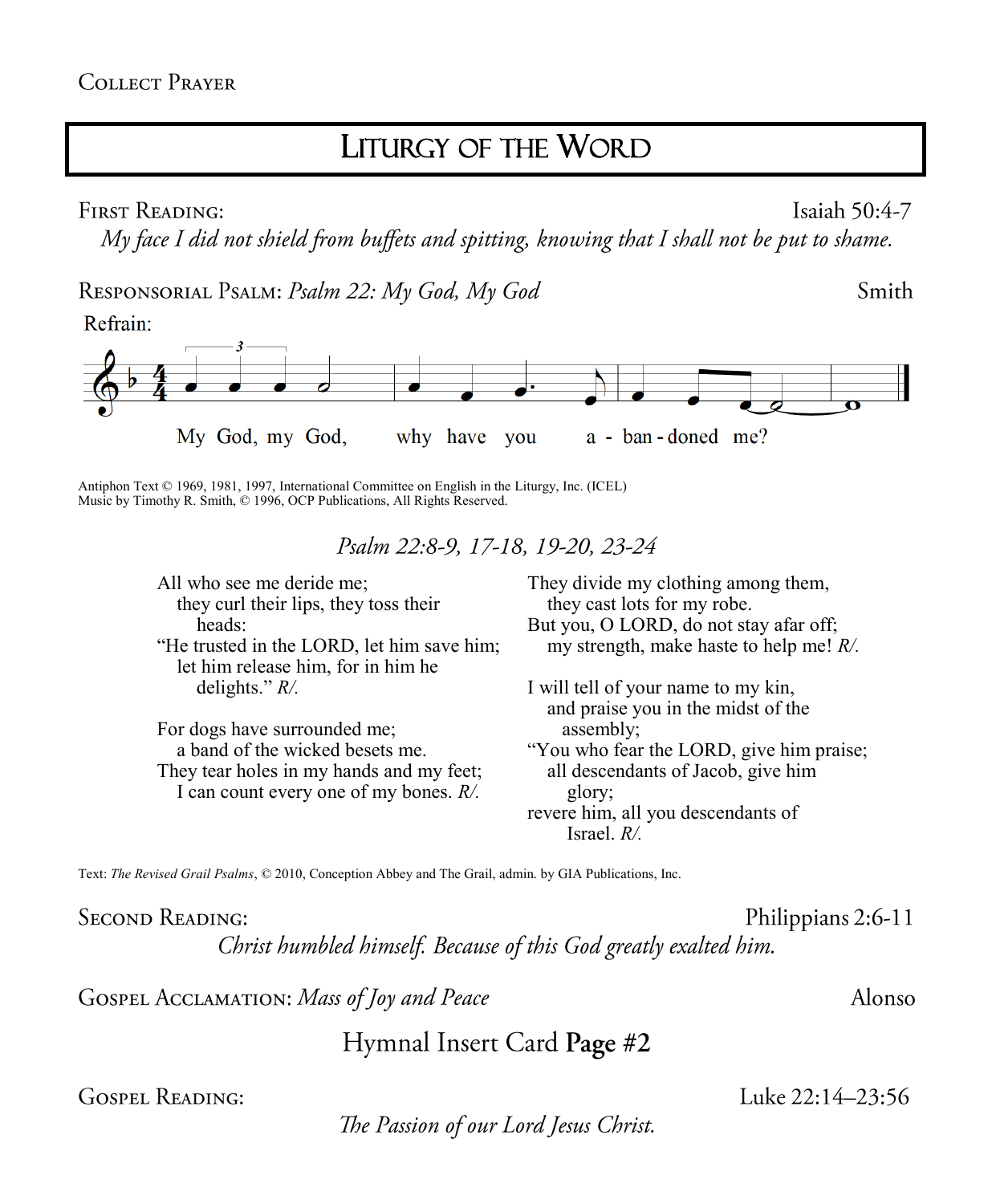Refrain:



Music by Marty Haugen, © 1997, GIA Publications, Inc. All Rights Reserved.

#### **APOSTLES CREED**

#### Hymnal Insert Card Page #3

**GENERAL INTERCESSIONS** 

#### Hymnal Insert Card Page #4

### **LITURGY OF THE EUCHARIST**

Our weekly collection is taken up by leaving your offering in the baskets as you enter or leave church. We are especially grateful to our visitors for your financial support.

PREPARATION OF GIFTS: Behold the Wood

Schutte



Text: John 12; Dan Schutte, b. 1947 Tune: Dan Schutte, b. 1947 C 1976, Daniel L. Schutte and OCP. All rights reserved.